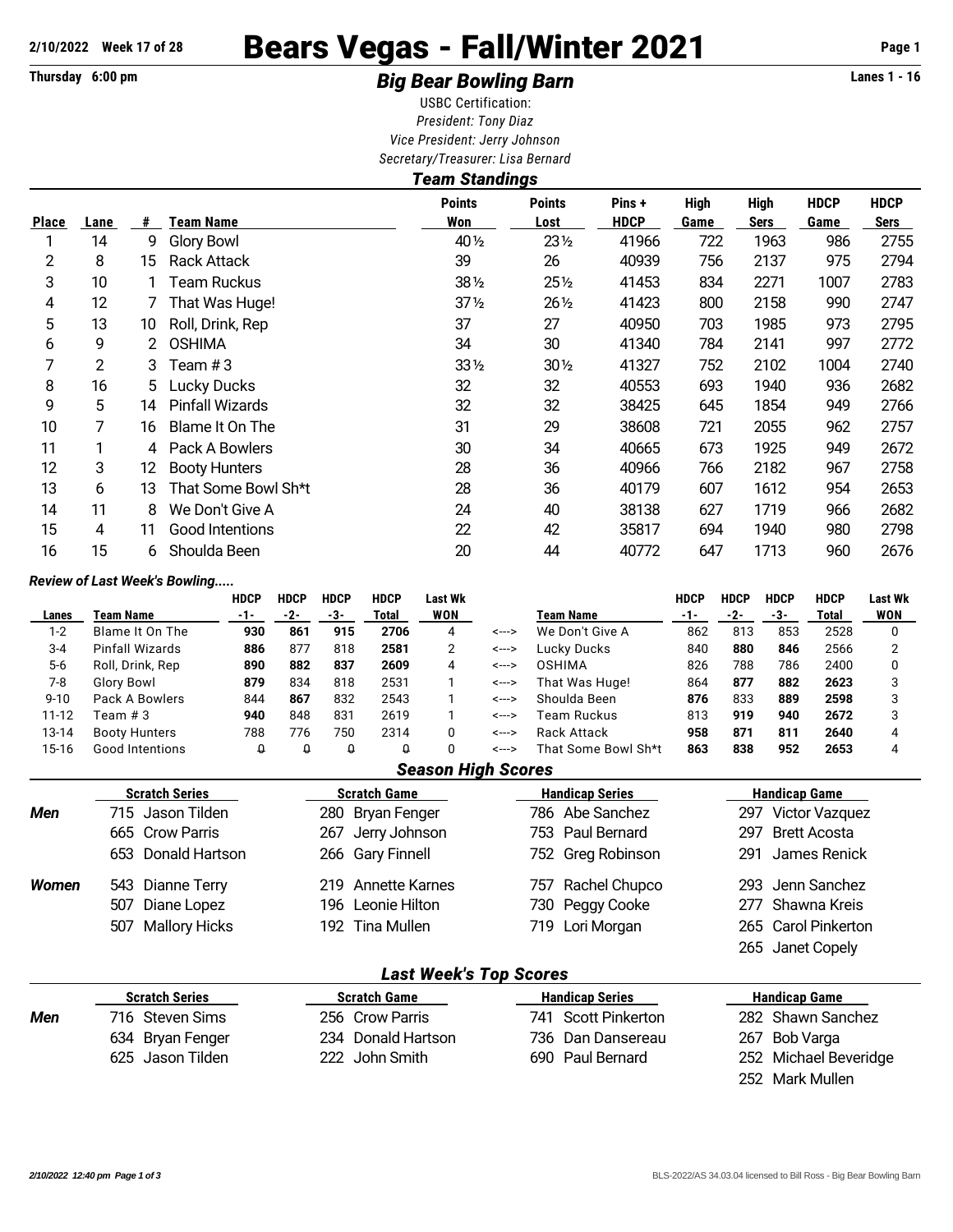| 2/10/2022                                                 |     | <b>Week 17 of 28</b> |                   |    |                  |    |                  |                           |                     |                      | Bears Vegas - Fall/Winter 2021                                      |  |                   |    |                  |     |                          |                 |                | Page 2      |
|-----------------------------------------------------------|-----|----------------------|-------------------|----|------------------|----|------------------|---------------------------|---------------------|----------------------|---------------------------------------------------------------------|--|-------------------|----|------------------|-----|--------------------------|-----------------|----------------|-------------|
|                                                           |     |                      |                   |    |                  |    |                  |                           |                     |                      | <b>Last Week's Top Scores - Continued</b>                           |  |                   |    |                  |     |                          |                 |                |             |
| <b>Women</b>                                              |     | 483 Annette Karnes   |                   |    |                  |    |                  |                           | 178 Carol Pinkerton |                      | 700 Donna Nelson                                                    |  |                   |    |                  |     |                          | 252 Lori Morgan |                |             |
| Marsha Palmer<br>476                                      |     |                      |                   |    |                  |    | 166              |                           |                     | Michelle Renick      | Roxann Shade<br>686                                                 |  |                   |    | 234              |     |                          | Jenn Sanchez    |                |             |
|                                                           | 420 | <b>Mallory Hicks</b> |                   |    |                  |    |                  |                           |                     | 152 Susanne Robinson | 652 Rachel Chupco                                                   |  |                   |    | 233              |     |                          | Jane Chupco     |                |             |
|                                                           |     |                      |                   |    |                  |    |                  |                           |                     |                      | <b>Team Rosters</b>                                                 |  |                   |    |                  |     |                          |                 |                |             |
|                                                           |     |                      |                   |    |                  |    |                  |                           | High High HDCP HDCP |                      |                                                                     |  |                   |    |                  |     |                          |                 | High High HDCP | <b>HDCP</b> |
| Name                                                      |     |                      | Pins Gms Avg HDCP |    |                  |    |                  |                           | Sers Game Sers      | Game                 | Name                                                                |  | Pins Gms Avg HDCP |    |                  |     |                          | Sers Game Sers  |                | Game        |
| 1 - Team Ruckus Lane 10 HDCP=146 Avg=716                  |     |                      |                   |    |                  |    |                  |                           |                     |                      | 2 - OSHIMA Lane 9 HDCP=240 Avg=611                                  |  |                   |    |                  |     |                          |                 |                |             |
| <b>Tony Diaz</b>                                          |     |                      | 7437              |    | 48 154           | 59 |                  | 549 224                   | 732                 | 285                  | Peggy Cooke                                                         |  | 6365              |    | 48 132           | 79  | 469                      | 171             | 730            | 256         |
| Shane Mosley                                              |     |                      | 5511              |    | 36 153           |    |                  | 60 512 194                | 698                 | 259                  | Suzanne Crawford                                                    |  | 5671              |    | 39 145           |     | 67 491 190               |                 | 692            | 257         |
| <b>Gary Finnell</b>                                       |     |                      | 7511              |    | 39 192           |    | 25 643           | 266                       | 689                 | 275                  | Jerry Johnson                                                       |  | 6570              |    | 42 156           |     | 57 626                   | 267             | 741            | 267         |
| <b>Steven Sims</b>                                        |     |                      | 7822              |    | 36 217           |    |                  | 2 742 289                 | 769                 | 293                  | Skip Worthington                                                    |  | 6436              |    | 36 178           |     | 37 607 234               |                 | 727            | 274         |
| 3 - Team # 3 Lane 2 HDCP=226 Avg=628                      |     |                      |                   |    |                  |    |                  |                           |                     |                      | 4 - Pack A Bowlers Lane 1 HDCP=278 Avg=568                          |  |                   |    |                  |     |                          |                 |                |             |
| Donna Nelson                                              |     |                      | 5083              |    | 39 130           |    |                  | 81 454 169                | 714                 | 257                  | Mimi Martz                                                          |  | 4854              |    | 45 107           |     | 101 378 156              |                 | 678            | 256         |
| <b>Mallory Hicks</b>                                      |     |                      | 6478              |    | 45 143           |    | 69 507           | 203                       | 732                 | 259                  | Joey Childers                                                       |  | 6667              |    | 48 138           | 73  | 502 206                  |                 | 715            | 254         |
| Jason Nelson<br>Donald Hartson                            |     |                      | 7787<br>8721      |    | 48 162<br>45 193 |    | 52 576<br>24 653 | 212<br>262                | 738<br>701          | 266<br>285           | Leonie Hilton<br>Mark Mullen                                        |  | 5251<br>8581      |    | 36 145<br>48 178 |     | 67 479<br>37 594         | 196<br>227      | 692<br>687     | 264<br>267  |
|                                                           |     |                      |                   |    |                  |    |                  |                           |                     |                      |                                                                     |  |                   |    |                  |     |                          |                 |                |             |
| 5 - Lucky Ducks Lane 16 HDCP=276 Avg=572                  |     |                      |                   |    |                  |    |                  |                           |                     |                      | 6 - Shoulda Been Lane 15 HDCP=310 Avg=532                           |  |                   |    |                  |     |                          |                 |                |             |
| Roxann Shade                                              |     |                      | 6086              |    | 45 135           |    |                  | 76 455 182                | 686                 | 259                  | <b>Annette Karnes</b>                                               |  | 7148              |    | 45 158           |     | 55 517 219               |                 | 691            | 277         |
| Darrell Gardner                                           |     |                      | 6346              |    | 42 151           |    | 62 560           | 203                       | 740                 | 263                  | Michael Beveridge                                                   |  | 4823              |    | 45 107           | 101 | 406                      | 162             | 727            | 266         |
| <b>Emily Brown</b><br>Bob Varga                           |     |                      | 5469<br>4168      |    | 48 113<br>24 173 |    |                  | 96 397 155<br>42 598 223  | 685<br>698          | 252<br>267           | Lori Morgan<br>James Harmon                                         |  | 5407<br>6684      |    | 42 128<br>48 139 |     | 82 461 175<br>72 481     | 199             | 719<br>712     | 264<br>276  |
|                                                           |     |                      |                   |    |                  |    |                  |                           |                     |                      | <b>Natalie Burns</b>                                                |  | 1377              |    | 12 114           |     | 95 425                   | 160             | 584            | 213         |
| 7 - That Was Huge! Lane 12 HDCP=195 Avg=662               |     |                      |                   |    |                  |    |                  |                           |                     |                      | 8 - We Don't Give A Lane 11 HDCP=338 Avg=502                        |  |                   |    |                  |     |                          |                 |                |             |
| Michelle Renick                                           |     |                      | 6313              | 45 | 140              |    |                  | 72 484 191                | 699                 | 264                  | Randy Stucker                                                       |  | 1772              |    | 13 136           | 75  | 432 188                  |                 | 663            | 267         |
| <b>Ashley Fenger</b>                                      |     |                      | 6154              |    | 45 136           |    |                  | 75 472 187                | 700                 | 256                  | Shawna Kreis                                                        |  | 3697              | 39 | 94               | 113 | 346                      | 161             | 694            | 277         |
| James Renick                                              |     |                      | 8590              |    | 47 182           |    |                  | 34 619 254                | 724                 | 291                  | George Jacks                                                        |  | 5712              |    | 45 126           |     | 84 450 168               |                 | 721            | 256         |
| <b>Bryan Fenger</b>                                       |     |                      | 9809              |    | 48 204           |    |                  | 14 675 280                | 727                 | 295                  | <b>Roland Harris</b>                                                |  | 6573              | 45 | 146              | 66  | 506                      | 190             | 716            | 260         |
|                                                           |     |                      |                   |    |                  |    |                  |                           |                     |                      | Stephanie Stucker                                                   |  | 0                 | 0  | 140              | 72  | 0                        | 0               |                |             |
| 9 - Glory Bowl Lane 14 HDCP=256 Avg=593                   |     |                      |                   |    |                  |    |                  |                           |                     |                      | 10 - Roll, Drink, Rep Lane 13 HDCP=261 Avg=588                      |  |                   |    |                  |     |                          |                 |                |             |
| Jenn Sanchez                                              |     |                      | 5396              |    | 45 119           |    | 90 438           | 197                       | 726                 | 293                  | Lisa Bernard                                                        |  | 4744              |    | 45 105           | 103 | 353 143                  |                 | 676            | 247         |
| Susanne Robinson                                          |     |                      | 6339              |    | 47 134           |    | 77 453           | 174                       | 693                 | 253                  | <b>Wayne Thomas</b>                                                 |  | 6882              |    | 45 152           | 61  | 506 193                  |                 | 692            | 255         |
| Abe Sanchez                                               |     |                      | 7628              |    | 45 169           |    | 45 630           | 237                       | 786                 | 275                  | Paul Bernard                                                        |  | 7692              |    | 42 183           |     | 33 645                   | 243             | 753            | 279         |
| Greg Robinson                                             |     |                      | 8243              |    | 48 171           |    |                  | 44 590 245                | 752                 | 289                  | Marsha Palmer                                                       |  | 6701              |    | 45 148           |     | 64 482 185               |                 | 695            | 255         |
| 11 - Good Intentions Lane 4 HDCP=278 Avg=568              |     |                      |                   |    |                  |    |                  |                           |                     |                      | 12 - Booty Hunters Lane 3 HDCP=289 Avg=556                          |  |                   |    |                  |     |                          |                 |                |             |
| Diane Lopez                                               |     |                      | 5389              |    | 39 138           |    |                  | 73 507 182                | 691                 | 249                  | Ernie Rhoads                                                        |  | 4889              |    | 33 148           |     | 64 544 213               |                 | 741            | 277         |
| Janet Copely                                              |     |                      | 3505              |    | 30 116           |    |                  | 93 411 166                | 708                 | 265                  | Chris Mora                                                          |  | 2476              |    | 27 91            |     | 116 300 128              |                 | 651            | 245         |
| Jose Lopez                                                |     |                      | 6237              |    | 42 148           |    | 64 527           | 203                       | 705                 | 245                  | <b>Ed Suitak</b>                                                    |  | 6705              |    | 48 139           |     | 72 486 187               |                 | 732            | 264         |
| Mark Versaggi                                             |     |                      | 6511              |    | 39 166           |    |                  | 48 575 231                | 716                 | 275                  | Victor Vazquez<br>Cory Johnson                                      |  | 8018<br>1424      |    | 45 178<br>11 129 |     | 37 615 254<br>81 403 178 |                 | 708<br>390     | 297<br>213  |
|                                                           |     |                      |                   |    |                  |    |                  |                           |                     |                      |                                                                     |  |                   |    |                  |     |                          |                 |                |             |
| 13 - That Some Bowl Sh*t Lane 6 HDCP=344 Avg=495          |     |                      |                   |    |                  |    |                  |                           |                     |                      | 14 - Pinfall Wizards Lane 5 HDCP=330 Avg=511                        |  |                   |    |                  |     |                          |                 |                |             |
| <b>Carol Pinkerton</b>                                    |     |                      | 5979              |    | 48 124           |    |                  | 86 438 178                | 705                 | 265                  | <b>Charles Chupco</b>                                               |  | 6527              |    | 42 155           |     | 58 521 205               |                 | 705            | 252         |
| Jeff Pinkerton                                            |     |                      | 4140              |    | 39 106           |    |                  | 102 364 138               | 664                 | 238                  | Jane Chupco                                                         |  | 4859              |    | 42 115           |     | 94 416 161               |                 | 692            | 253         |
| <b>Courtney Pinkerton</b><br><b>Scott Pinkerton</b>       |     |                      | 4173<br>7617      |    | 39 107<br>48 158 |    |                  | 101 391 143<br>55 570 224 | 704<br>741          | 248<br>281           | Daniel Chupco<br>Rachel Chupco                                      |  | 4454<br>4501      |    | 33 134<br>42 107 |     | 77 453 183               | 101 421 192 757 | 684            | 262<br>304  |
|                                                           |     |                      |                   |    |                  |    |                  |                           |                     |                      |                                                                     |  |                   |    |                  |     |                          |                 |                |             |
| 15 - Rack Attack Lane 8 HDCP=215 Avg=639<br>Dan Dansereau |     |                      | 6683              |    | 45 148           |    |                  | 64 538 213                | 738                 | 279                  | 16 - Blame It On The Lane 7 HDCP=214 Avg=640<br><b>Brett Acosta</b> |  | 5586              |    | 37 150           |     | 63 521 233               |                 | 713            | 297         |
| Tina Mullen                                               |     |                      | 6266              |    | 48 130           |    |                  | 81 482 192                | 725                 | 273                  | Shawn Sanchez                                                       |  | 5249              |    | 39 134           |     | 77 480 203               |                 | 717            | 282         |
| Dianne Terry                                              |     |                      | 7378              |    | 45 163           |    |                  | 51 543 210                | 684                 | 244                  | <b>Chris Kraus</b>                                                  |  | 478               |    | 3 159            |     | 54 478 183               |                 |                |             |
| <b>Crow Parris</b>                                        |     |                      | 9538              |    | 48 198           |    |                  | 19 665 257                | 715                 | 276                  | Jason Tilden                                                        |  | 8687              |    | 44 197           |     | 20 715 290               |                 | 753            | 312         |
|                                                           |     |                      |                   |    |                  |    |                  |                           |                     |                      |                                                                     |  |                   |    |                  |     |                          |                 |                |             |
|                                                           |     |                      |                   |    |                  |    |                  |                           |                     |                      | <b>Temporary Substitutes</b>                                        |  |                   |    |                  |     |                          |                 |                |             |

|                                |          |    |                              |    |        |     |     | High High HDCP HDCP |                |                                                                    |        |    |             |            |     | High High HDCP HDCP          |
|--------------------------------|----------|----|------------------------------|----|--------|-----|-----|---------------------|----------------|--------------------------------------------------------------------|--------|----|-------------|------------|-----|------------------------------|
| Name                           | Pins Gms |    | Avg HDCP Sers Game Sers Game |    |        |     |     |                     | <b>Name</b>    | Pins Gms                                                           |        |    |             |            |     | Avg HDCP Sers Game Sers Game |
| Dan Bell                       | 435      |    | 3bk173 42 435 159            |    |        |     |     |                     | Shawn Sanchez  |                                                                    | 0bk127 | 83 |             |            |     |                              |
| Adam Calcott                   | 3479     | 18 | 193                          |    | 24 629 | 233 | 751 | 261                 | Ryan Schwanter | 865                                                                | 8 108  |    | 100 333 141 |            |     |                              |
| Jeff Draper                    | 895      | 6  | 149                          |    | 63 481 | 172 |     |                     | Zach Shriber   | 2870                                                               | 15 191 |    |             | 26 616 228 | 703 | 257                          |
| Bryan Jackson                  | 2451     | 15 | 163                          | 51 | 580    | 218 | 586 | 200                 | John Smith     | 3295                                                               | 18 183 | 33 | 601         | 226        | 709 | 263                          |
| 2/10/2022 12:40 pm Page 2 of 3 |          |    |                              |    |        |     |     |                     |                | BLS-2022/AS 34.03.04 licensed to Bill Ross - Big Bear Bowling Barn |        |    |             |            |     |                              |